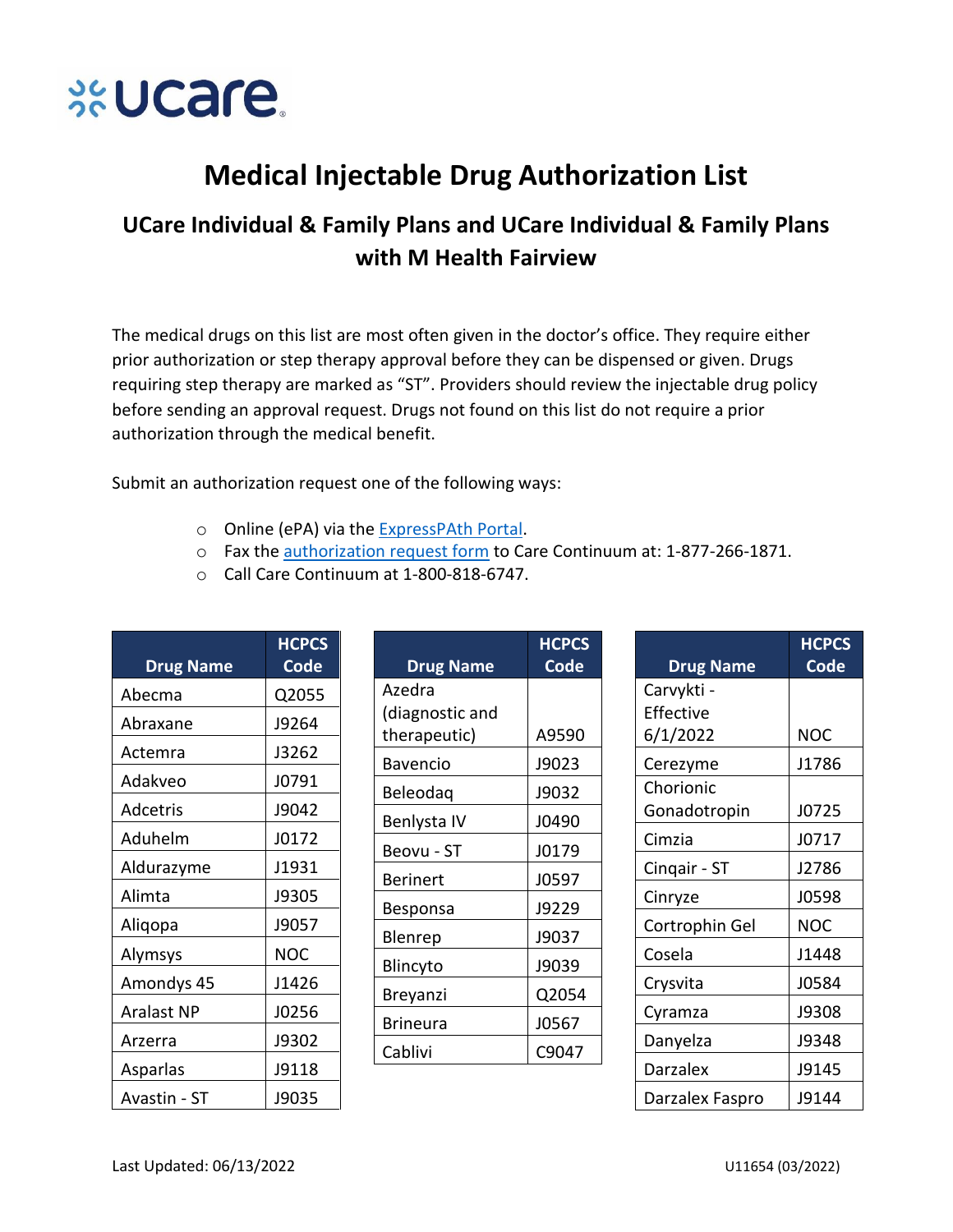|                    | <b>HCPCS</b> |
|--------------------|--------------|
| <b>Drug Name</b>   | Code         |
| Duopa              | J7340        |
| Durolane           | J7318        |
| Elaprase           | J1743        |
| Elelyso            | J3060        |
| Elzonris           | J9269        |
| Empliciti          | J9176        |
| Enhertu            | J9358        |
| Enjaymo -          |              |
| Effective          |              |
| 6/1/2022           | NOC          |
| Entyvio            | J3380        |
| Epogen - ST        | J0885        |
| Erbitux            | J9055        |
| Erwinaze           | J9019        |
| Evenity            | J3111        |
| Evkeeza            | J1305        |
| Exondys 51         | J1428        |
| Eylea - ST         | J0178        |
| Fabrazyme          | J0180        |
| Fasenra            | J0517        |
| Firazyr            | J1744        |
| Folotyn            | J9307        |
| Fulphila - ST      | Q5108        |
| Fyarro - Effective |              |
| 6/1/2022           | C9091        |
| Gamifant           | J9210        |
| Gazyva             | J9301        |
| Gel-One            | J7326        |
| Gelsyn 3           | J7328        |
| GenVisc 850        | J7320        |
| Givlaari           | J0223        |
| Glassia            | J0257        |
| Granix - ST        | J1447        |
| Haegarda           | J0599        |

|                    | <b>HCPCS</b> |
|--------------------|--------------|
| <b>Drug Name</b>   | Code         |
| Hemlibra           | J7170        |
| Herceptin - ST     | J9355        |
| Herceptin Hylecta  |              |
| $-ST$              | J9356        |
| Herzuma - ST       | Q5113        |
| <b>HP Acthar</b>   | J0800        |
| Hyalgan            | J7321        |
| Hymovis            | J7322        |
| Ilaris             | J0638        |
| Ilumya             | J3245        |
| Imcivree           | <b>NOC</b>   |
| Imfinzi            | J9173        |
| Imlygic            | J9325        |
| Infliximab         | J1745        |
| Istodax            | J9319        |
| Jelmyto            | J9281        |
| Jemperli           | J9272        |
| Jevtana            | J9043        |
| Kadcyla            | J9354        |
| Kalbitor           | J1290        |
| Kanuma             | J2840        |
| Keytruda           | J9271        |
| Kimmtrak -         |              |
| Effective          |              |
| 6/1/2022           | <b>NOC</b>   |
| Krystexxa          | J2507        |
| Kymriah            | Q2042        |
| Kyprolis           | J9047        |
| Lartruvo           | J9285        |
| Lemtrada           | J0202        |
| Leqvio - Effective |              |
| 6/1/2022           | NOC          |
| Libtayo            | J9119        |
| Lucentis - ST      | J2778        |
| Lumizyme           | J0221        |

| <b>Drug Name</b>      | <b>HCPCS</b><br>Code |
|-----------------------|----------------------|
| Lumoxiti              | J9313                |
| Lutathera             | A9513                |
| Luxturna              | J3398                |
| Margenza              | J9353                |
| Mepsevii              | J3397                |
| Monjuvi               | J9349                |
| Monovisc              | J7327                |
| Mylotarg              | J9203                |
| Naglazyme             | J1458                |
| Neupogen - ST         | J1442                |
| Nexviazyme            | J0219                |
| Nipent                | J9268                |
| Nivestym - ST         | Q5110                |
| Novarel               | J0725                |
| Nucala                | J2182                |
| Nulibry               | <b>NOC</b>           |
| Nyvepria - ST         | Q5122                |
| Ocrevus               | J2350                |
| Ogivri - ST           | Q5114                |
| Oncaspar              | J9266                |
| Onivyde               | J9205                |
| Onpattro              | J0222                |
| Ontruzant - ST        | Q5112                |
| Opdivo                | J9299                |
| Opdualag -            |                      |
| Effective<br>7/1/2022 | NOC                  |
| Orencia IV            | J0129                |
| Orthovisc             | J7324                |
| Ovidrel               | <b>NOC</b>           |
| Oxlumo                | J0224                |
| Padcev                | J9177                |
| Panhematin            | J1640                |
| Pepaxto               | J9247                |